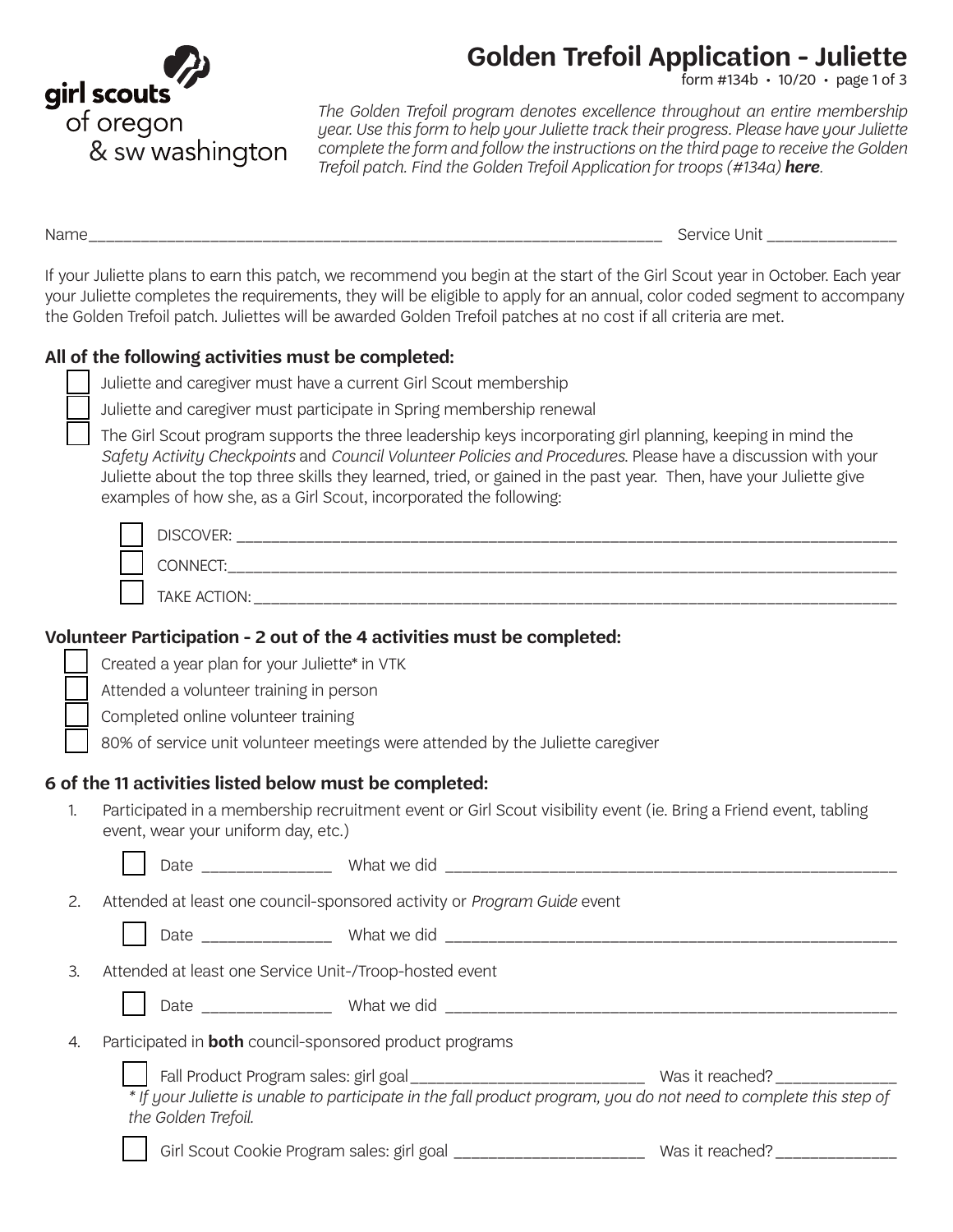**Golden Trefoil Application - Juliette**

form #134b • 10/20 • page 2 of 3

| 5.                                                         | Took part in a Take Action project or Service Project                                                         |  |  |  |
|------------------------------------------------------------|---------------------------------------------------------------------------------------------------------------|--|--|--|
|                                                            |                                                                                                               |  |  |  |
|                                                            |                                                                                                               |  |  |  |
| 6.                                                         | Participated in activities within three of the four program pillars                                           |  |  |  |
|                                                            |                                                                                                               |  |  |  |
|                                                            |                                                                                                               |  |  |  |
|                                                            |                                                                                                               |  |  |  |
|                                                            |                                                                                                               |  |  |  |
| 7.                                                         | Participated in a Girl Scout Ceremony (investiture/rededication, court of awards, formal flag ceremony, etc.) |  |  |  |
|                                                            |                                                                                                               |  |  |  |
| 8.                                                         | Participated in a discussion about Highest Awards                                                             |  |  |  |
|                                                            |                                                                                                               |  |  |  |
| 9.                                                         | Participated in a discussion about travel goals                                                               |  |  |  |
|                                                            |                                                                                                               |  |  |  |
|                                                            | Check all that apply:                                                                                         |  |  |  |
|                                                            | Participated in Day Trip                                                                                      |  |  |  |
| Participated in Overnight<br>Made a plan for Future Travel |                                                                                                               |  |  |  |
| 10.                                                        | The Juliette participated in a discussion/activity about the following <b>three</b> special Girl Scout days:  |  |  |  |
| Juliette Gordon Low's birthday/Founders Day (October 31)   |                                                                                                               |  |  |  |
|                                                            |                                                                                                               |  |  |  |
|                                                            | World Thinking Day (February 22)                                                                              |  |  |  |
|                                                            |                                                                                                               |  |  |  |
|                                                            | Girl Scout Week/birthday (March 12)                                                                           |  |  |  |
|                                                            |                                                                                                               |  |  |  |
| 11.                                                        | Decided what new Outdoor skill you would like to work on this year                                            |  |  |  |
|                                                            |                                                                                                               |  |  |  |